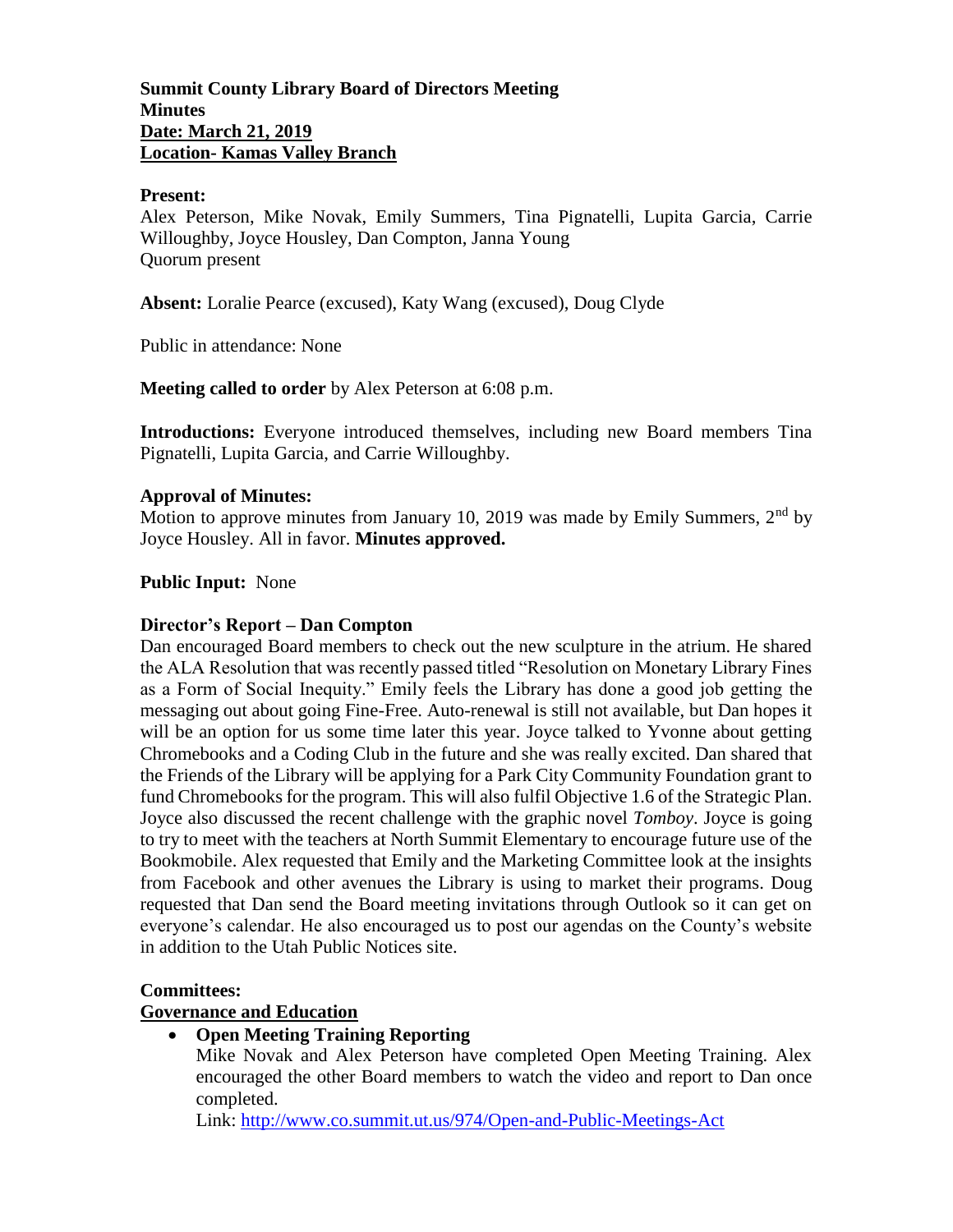# **Election of 2019 Vice-Chair**

Motion for Mike Novak to serve as 2019 Vice Chair of the Library Board made by Alex Peterson, 2nd by Joyce Housley. All in favor. Mike Novak abstained. **Motion approved.**

# **Strategic Planning and Marketing**

• Nothing to report.

# **Building**

**Richins Building – current plans and future role of the Library Board**

Deputy County Manager Janna Young led a discussion about the role of the Library Board in regard to County Facilities. When it comes to brick and mortar decisions it's important that we set out how we're going to work together in the future and what the expectations are of the Library Board.

Janna provided an update about the Facilities Master Plan and the Richins Building. The current plan envisions the entire Richins Building being a library facility. The DMV will eventually be relocated. The County doesn't have any more facilities right now, so this may take longer than we'd like for it to happen. The County Council is looking at land acquisitions, including the Gilmore parcel. The Gilmore parcel is 112 developable acres near Home Depot and the Council is in the process of trying to close on this property. The Council would like to build a facility in this area, and that would likely be the new location of the DMV and some of the County's other facility needs.

Another issue of note is that Valley Behavioral Health is ending their contract with the County to provide mental health services. The Health Department has an RFP out now for a new provider. Valley had their own facility. In order for people to be interested in providing services here, they will need space. The Richins Building is one of the options once the Children's Justice Center moves. If that happens, that further delays the plans for the entire Richins Building to become a library.

Janna wants to memorialize how we work together on these decisions. The Board's role is to advocate to the County Council, not to have decision making authority. Alex feels the Board's expectation is to be informers and advocates. We need to be able to tell the County Council and the staff what our patrons want. We want to inform the decision makers. Frustration with the South Summit Services Building process was discussed. More opportunities to give input on future projects is desired. Janna can help facilitate this.

Mike Novak will rewrite a draft of what the Building Committee will be and renegotiate with Janna what the expectations are.

## **Open+ Update**

Dan gave the background of why we are talking about Open+. Open+ would allow us to extend our hours of operation, utilizing technology to allow patrons full selfservice access while the library is normally closed. Dan would like to apply for an LSTA Grant to provide this service in Coalville. He would also like the Board to